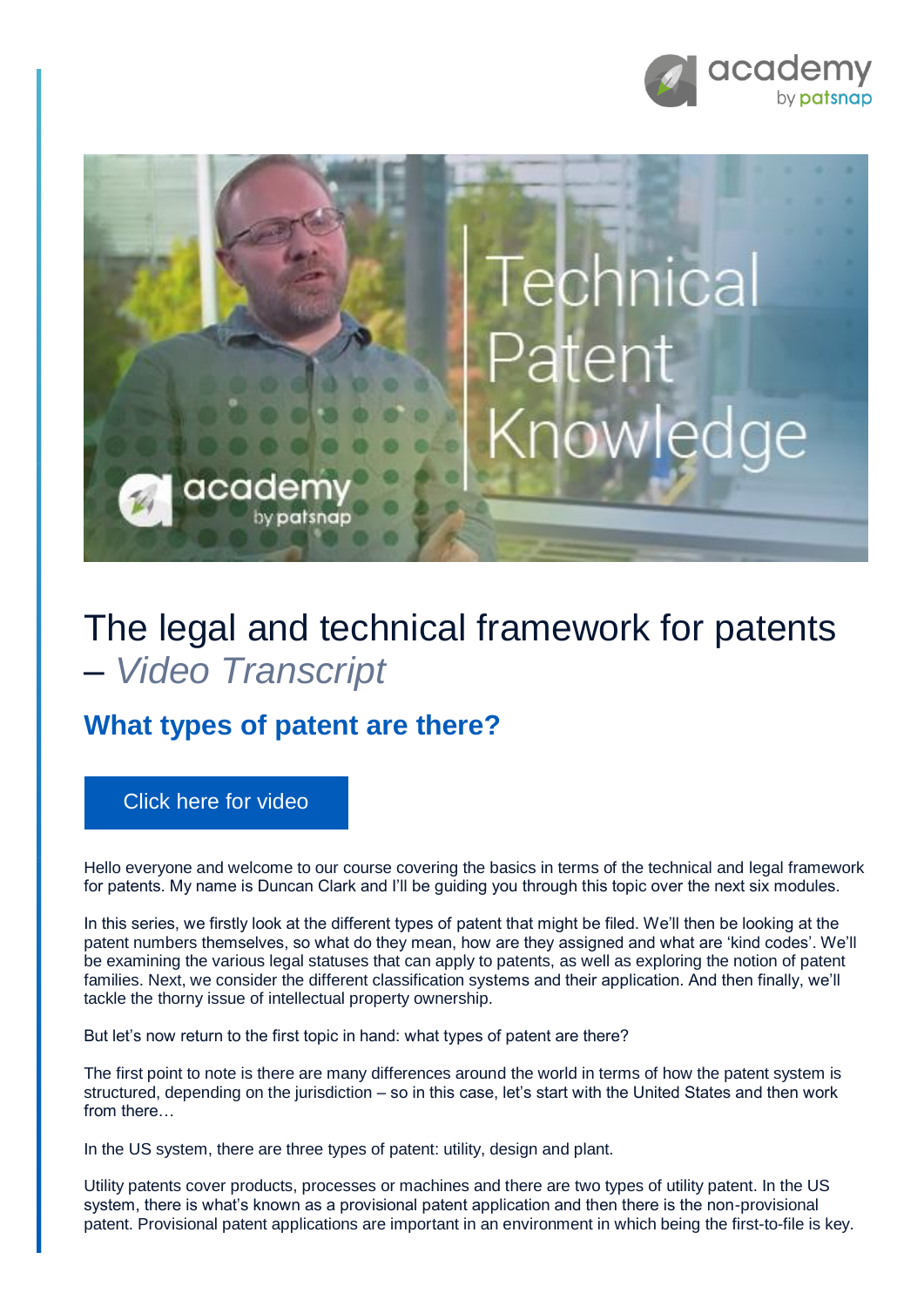

It enables inventors to effectively 'buy' 12 months of time, without having to commit to a full non-provisional application process and is vital for that all important priority right.

The next type of patent is the design patent. This covers the configuration or shape of an article, or 'ornamental features.' It's a patent that gives 15 years' worth of protection. As Mark Nowotarski explains in his article, "Strong Design Patents: The Power of The Broken Line," Design patents claiming a shape typically have line drawings showing various views of that shape. Solid lines in the drawings are the claimed features of the shape. Broken lines in the drawings show what the rest of the object might look like. To determine infringement, it's only necessary to compare the solid lines. The broken lines don't count." He continues: "Ironically, this means that the fewer solid lines in a design patent, or conversely, the more broken lines in a design patent, the stronger the patent."<sup>1</sup>

So here we have an example of a design patent, with the broken and unbroken lines, and an example of one that was successfully defended in court by Apple in its case against Samsung. As Nowotarski's article points out: "The jury returned a verdict that the Galaxy S 4G and two other accused models infringed this patent. The total damages were over \$163 million. Not bad for a design patent."<sup>2</sup> But, as an article by IntellentLaw also explains: "it is best to use broken lines for as many aspects of the invention as possible without reading too much on the prior art. During examination, changes that narrow the scope of the patent application are allowed, but it is impossible to broaden an application; amendments broadening the patent by converting solid lines to broken lines will be rejected except in exceptional cases."

Alright, back now to our patent types. Just one more to cover off as far as the US is concerned, and this is the 'plant' patent, which covers exactly what it says on the tin. Well almost. The official definition is, it: "Covers invented or discovered and asexually reproduced, distinct and new varieties of plant, other than a tuber propagated plant or a plant found in an uncultivated state." I'll leave that to the experts, however the structure is the same as a utility patent – there is the provisional application option and the non-provisional patent.

Alright, let's leave the United States now and go further afield…

So in other jurisdictions, much of the same principles apply, in terms of utility patents, which are granted for 20 years and are generally designed to cover products, processes or machines. And design patents, which, depending on the jurisdiction, afford at least 10 years protection for what can described as the configuration or shape of an article, or indeed 'ornamental features'.

Just a note on terminology, though, you'll find all sorts of different terms for 'Utility patents,' such as invention patents and standard patents, among others. For design patents, these can be referred to as industrial design, industrial design rights, or variants thereof.

OK, now a deviation from the US model – and **not** to be confused with 'Utility patents' in the US, there is the 'Utility model,' which is used in a number of jurisdictions such as Australia, China, France, Germany, Italy, Japan and South Korea, among many others.

Now the idea of a Utility model patent is to cover an incremental improvement to a product, process or machine, but in those cases where it does not warrant a full patent. The WIPO presents some good bullet points regarding the differences between a patent and a utility model.

The main differences between utility models and patents are the following:

**.** 

The requirements for acquiring a utility model are less stringent than for patents. While the requirement of "novelty" is always to be met, those of "inventive step" or "non-obviousness" may be much lower or absent altogether. In practice, protection for utility models is often sought for innovations of a rather incremental character which may not meet the patentability criteria.

The term of protection for utility models is shorter than for patents and varies from country to country (usually between 7 and 10 years without the possibility of extension or renewal).

<sup>1</sup> http://www.ipwatchdog.com/2013/07/30/strong-design-patents-the-power-of-the-broken-line/id=44215/

<sup>2</sup> http://www.ipwatchdog.com/2013/07/30/strong-design-patents-the-power-of-the-broken-line/id=44215/